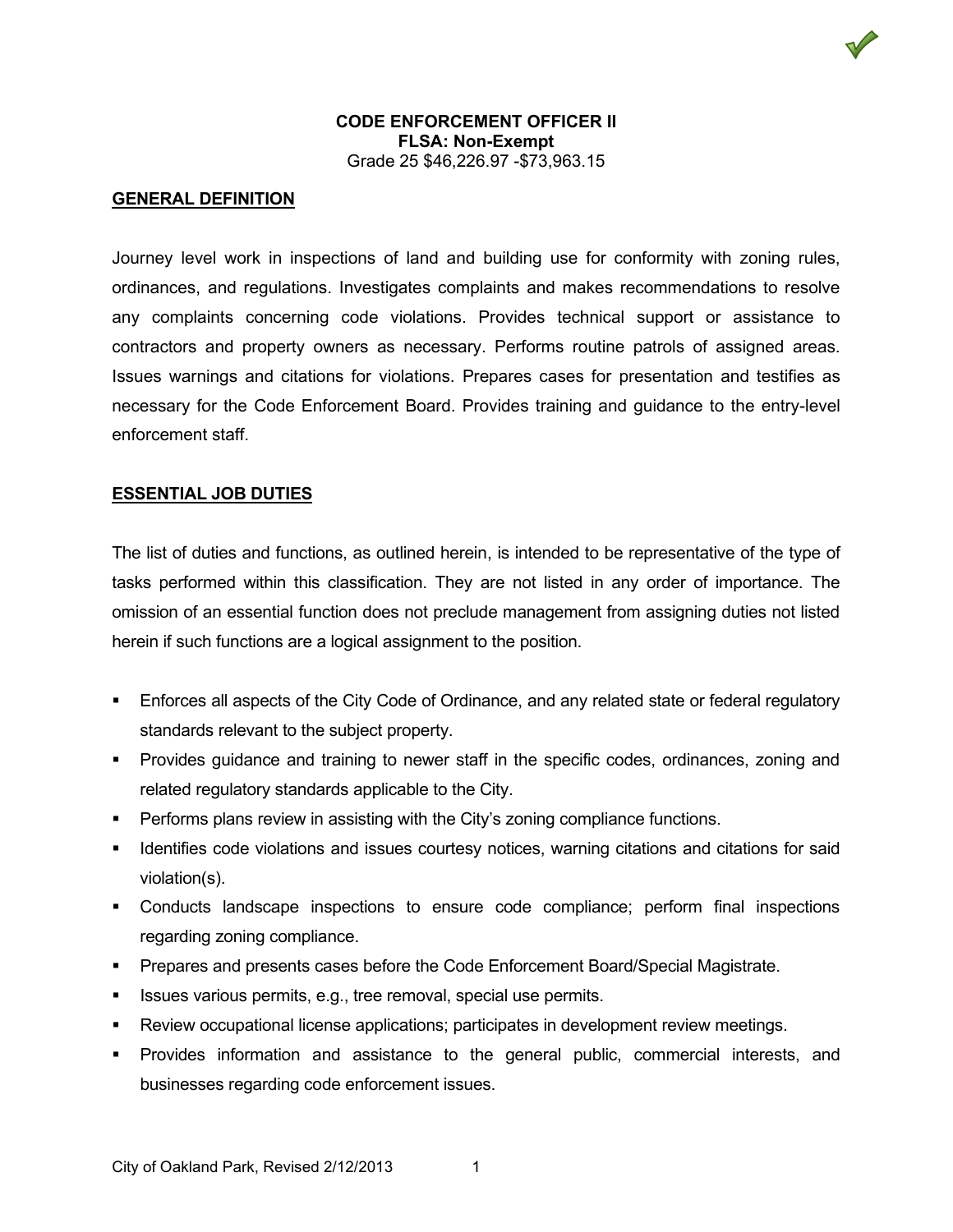## **CODE ENFORCEMENT OFFICER II FLSA: Non-Exempt** Grade 25 \$46,226.97 -\$73,963.15

- Performs research where indicated, and provides response and information for public records requests.
- **•** Operates photography equipment in photographing and documenting visual representations of code violations.
- **Requires regular attendance to scheduled work shifts.**

# **KNOWLEDGE, SKILLS & ABILITIES**

- Substantial knowledge of established code, statutes, ordinances and regulations or the ability to acquire this knowledge rapidly.
- Substantial knowledge of geography, streets and principal locations of the City zoning areas or ability to acquire this knowledge rapidly.
- Substantial knowledge of Florida Association of Code Enforcement (FACE) principles, practices, and standards regarding municipal code enforcement functions.
- Oral communications skills for the application of tact and diplomacy in the disposition of duties.
- Working knowledge of proper landscape practices of tree pruning, planting and landscape inspections.
- Ability to apply sound principles of independent judgment and discretion during inspection activities.
- Ability to work effectively with employees and the public.
- Ability to understand and utilize zoning maps, land use maps, plats, tax rolls, and other documents related to real property.
- Ability to make presentations before the Code Enforcement Board and Special Master.
- Ability to write clear, concise letters and memorandum using standard business English, spelling, and punctuation.
- Ability to provide guidance and training to entry-level staff in City codes, ordinances, zoning and regulatory standards.
- Ability to establish and maintain effective working relationships with coworkers, management, citizens, and other external entities in a courteous and professional manner.